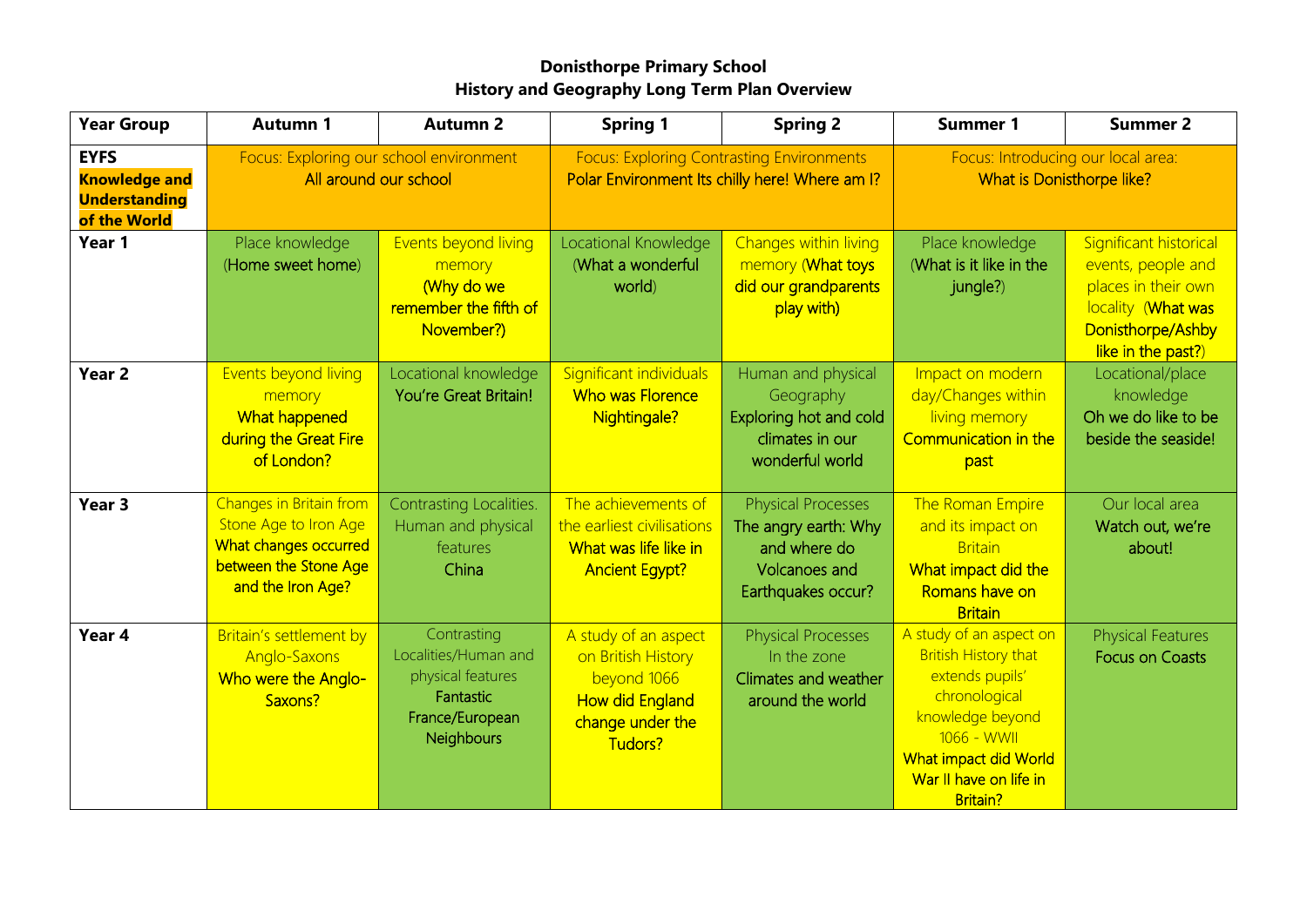## **Donisthorpe Primary School History and Geography Long Term Plan Overview**

| Year 5            | Physical<br>features/Human<br>Impact<br><b>Mountains</b><br>Major mountains of<br>the world and the UK.<br>How mountains have<br>been formed.<br>Features of mountain<br>weather in a<br>mountainous<br>environment.<br>The impact that<br>tourism has on a<br>mountainous region. | A non-European<br>society that provides<br>contrast with British<br>history<br><b>Mayan civilisation</b><br><b>AD900</b><br>Who were the Maya<br>and what was their life<br>like? | <b>Physical Processes</b><br>The Earth's Biomes,<br>Climate Change and<br>Pollution<br>Locate the Antarctic and<br>Artic regions<br>Comparing the Antarctic<br>and Artic regions?<br>What are the Aurora<br><b>Borealis and Aurora</b><br>Australis?<br>How is climate change<br>affecting the Polar<br>Regions?<br>Who is Greta Thunberg?<br>How can we make a<br>difference to our planet? | The Viking struggle for<br>the Kingdom of<br>England<br>Where were the<br><b>Viking raids and</b><br>invasions? | Physical<br>features/Human<br>Impact<br>South America and<br>the rainforest                                                                                                                                                | Ancient Greece - a<br>study of Greek life and<br>achievements and<br>their influence on the<br>western world.<br>How do we use Greek<br>ideas today? |
|-------------------|------------------------------------------------------------------------------------------------------------------------------------------------------------------------------------------------------------------------------------------------------------------------------------|-----------------------------------------------------------------------------------------------------------------------------------------------------------------------------------|----------------------------------------------------------------------------------------------------------------------------------------------------------------------------------------------------------------------------------------------------------------------------------------------------------------------------------------------------------------------------------------------|-----------------------------------------------------------------------------------------------------------------|----------------------------------------------------------------------------------------------------------------------------------------------------------------------------------------------------------------------------|------------------------------------------------------------------------------------------------------------------------------------------------------|
| Year <sub>6</sub> | A study of an aspect<br>on British History that<br>extends pupils'<br>chronological<br>knowledge beyond<br>1066 - Changes in the<br>power of the monarch<br>(Queen Victoria case<br>study)<br><b>How did Queen</b><br>Victoria's reign<br>change the power of<br>the monarch?      | Contrasting<br>Localities/Human and<br>physical processes<br>Out of Africa                                                                                                        | A local history study<br><b>How has Leicestershire</b><br>changed over the last<br>100 years?                                                                                                                                                                                                                                                                                                | Human and Physical<br>features<br><b>Investigating Rivers</b>                                                   | A study of an aspect<br>on British History that<br>extends pupils'<br>chronological<br>knowledge beyond<br>1066 - A significant<br>turning point in British<br>history<br>Who are the heroes in<br><b>British history?</b> | <b>Year 6 Production</b>                                                                                                                             |
| Key=              | <b>History</b>                                                                                                                                                                                                                                                                     | <b>Geography</b>                                                                                                                                                                  |                                                                                                                                                                                                                                                                                                                                                                                              |                                                                                                                 |                                                                                                                                                                                                                            |                                                                                                                                                      |